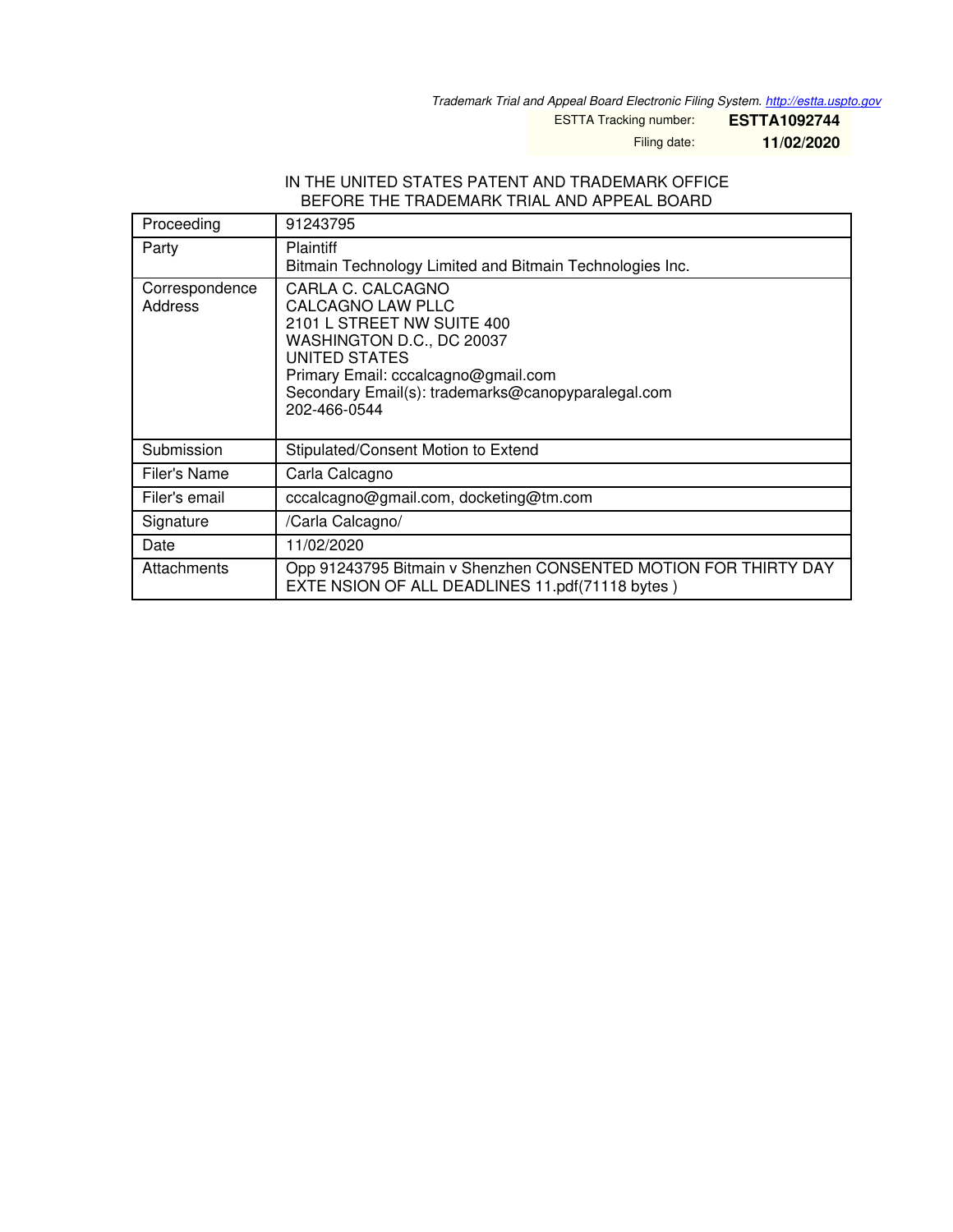# IN THE UNITED STATES PATENT AND TRADEMARK OFFICE BEFORE THE TRADEMARK TRIAL AND APPEAL BOARD

Bitmain Technology Limited and Bitmain Technologies Inc.

v. Opposition No. 91243795

Shenzhen Mayichuangpin Kejiyouxiangongs

### CONSENTED MOTION FOR THIRTY DAY EXTENSION OF ALL DEADLINES

The parties respectfully request that the Board grant the parties a further thirty day extension of all dates, beginning with initial disclosures.

If granted, the new deadlines set by the Board's order would be as follows:

Initial Disclosures Due 11/30/2020

Expert Disclosures Due 3/30/2021

Discovery Closes 4/29/2021

Plaintiff's Pretrial Disclosures Due 6/13/2021

Plaintiff's 30-day Trial Period Ends 7/28/2021

Defendant's Pretrial Disclosures Due 8/13/2021

Defendant's 30-day Trial Period Ends 9/27/2021

Plaintiff's Rebuttal Disclosures Due 10/11/2021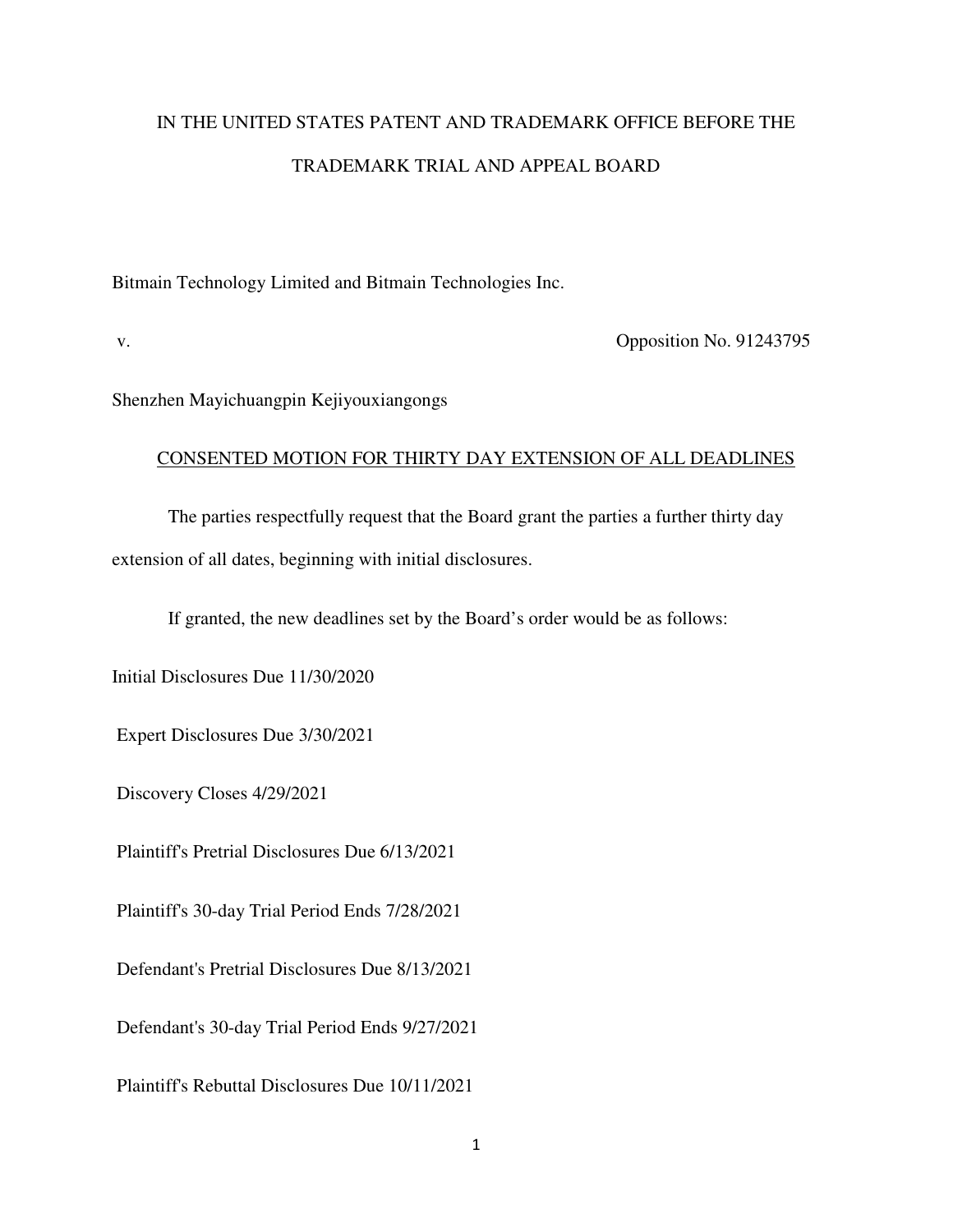Plaintiff's 15-day Rebuttal Period Ends 11/11/2021

Plaintiff's Opening Brief Due 1/10/2022

Defendant's Brief Due 2/9/2022

Plaintiff's Reply Brief Due 2/24/2022

Request for Oral Hearing (optional) Due 3/3/2022

As required by and since receipt of, the Board's October 8, 2020 order, the parties have been in close communication as summarized in Exhibit A

By way of background, the parties are negotiating a worldwide coexistence and settlement agreement. As set forth below, if understood, the only issue that may still be unresolved relates to the geographic scope of one provision of the agreement. Bitmain has asked for SMK's clear response within one week of today and asked that if the agreement is not signed by that date that the parties counsel then forthwith hold a telephone conference to swiftly resolve the unresolved provision.

In making this request, the parties wish the Board to know that the parties greatly appreciate the patience the Board has shown in allowing the parties' time to resolve this matter without burdening the Board with litigation.

The parties respectfully request that the Board consider the following circumstances. The parties are working on a worldwide settlement agreement. The parties appear to be very close to settlement. The parties appear to have resolved all provisions of the written Agreement except possibly one, which may in fact have been resolved. Further, the parties are both foreign entities, speaking foreign languages, who are working through layers of local and foreign counsel.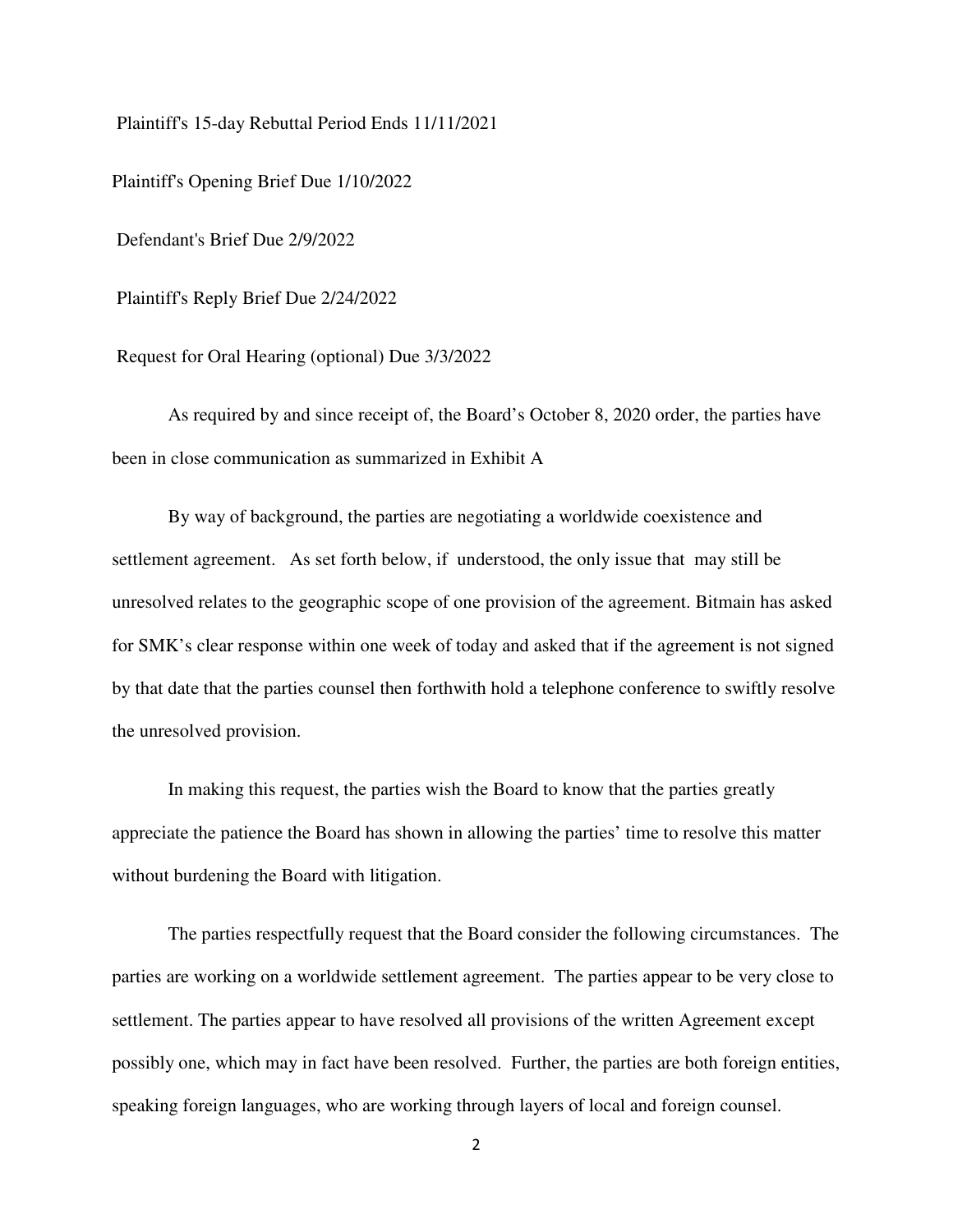For these reasons, the parties believe that they have shown good cause for this motion and thus respectfully request that the Board grant same.

Date: November 2, 2020 /Carla Calcagno/

 Carla Calcagno Calcagno Law PLLC 2101 L Street NW Suite 800 Washington D.C. 20037 202 466-0544

Attorneys for Opposer Bitmain Technology Limited and Bitmain Technologies Inc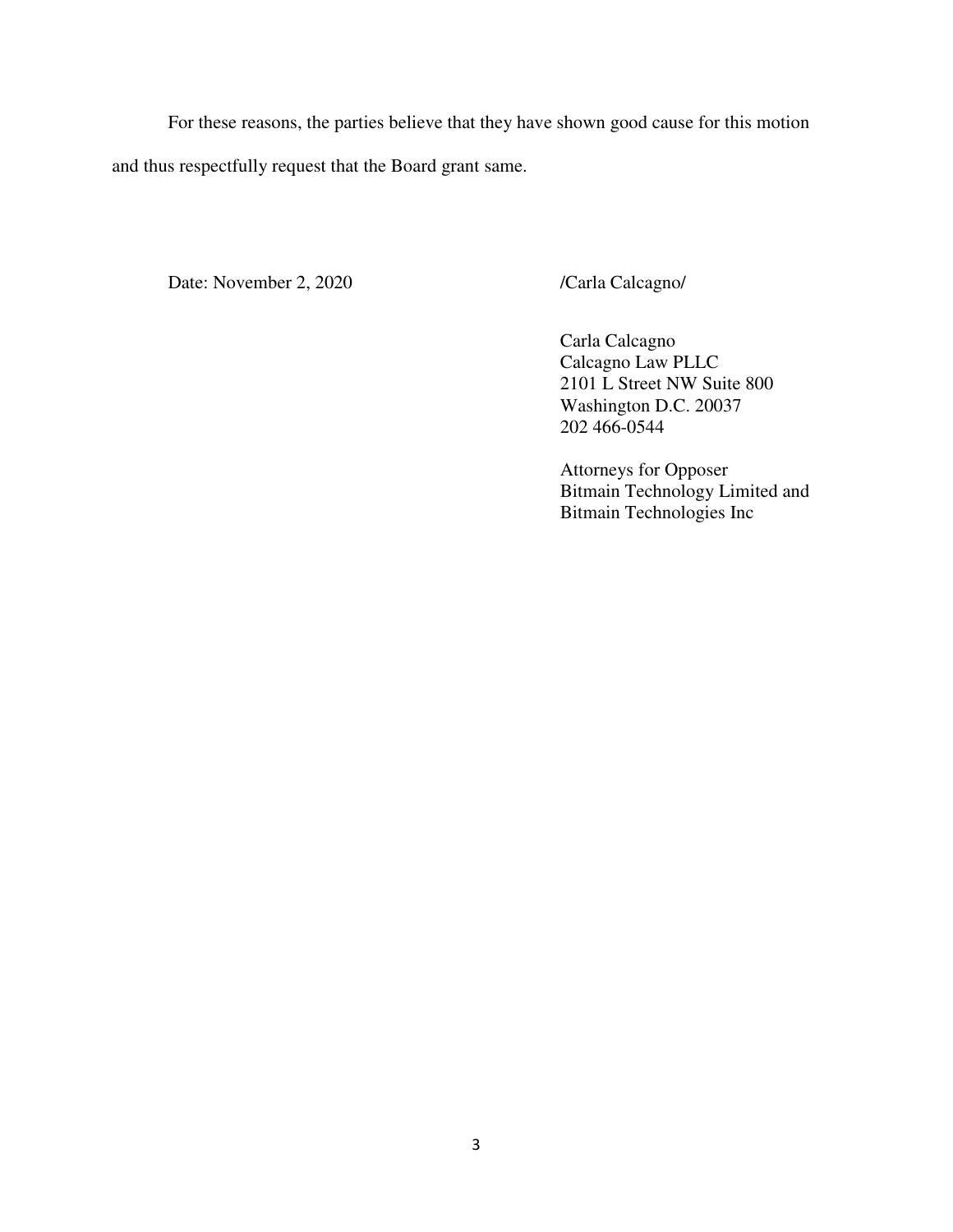#### **Exhibit A**

-----Original Message-----

From: Carla Calcagno [mailto:cccalcagno@gmail.com]

Sent: Friday, October 09, 2020 3:31 PM

To: Devasena Reddy (dr@kafiling.com)

Subject: FW: TTAB Order - Do Not Reply By E-mail. Mail Box Not Monitored - proceeding 91243795

Importance: High

Dear Devasena

 In light of the attached order, can you please provide your client's response to Bitmain's last proposal as soon as possible? As you know Bitmain has been awaiting SMK's response for several months

Regards

Carla

++++++++++++++++++++++++++++++++++++++++++++++++++++++++++++++++

On Mon, Oct 19, 2020 at 11:24 AM Carla Calcagno <cccalcagno@gmail.com> wrote:

Dear Devasena

Can you please respond to the below email not later than the end of this week letting us know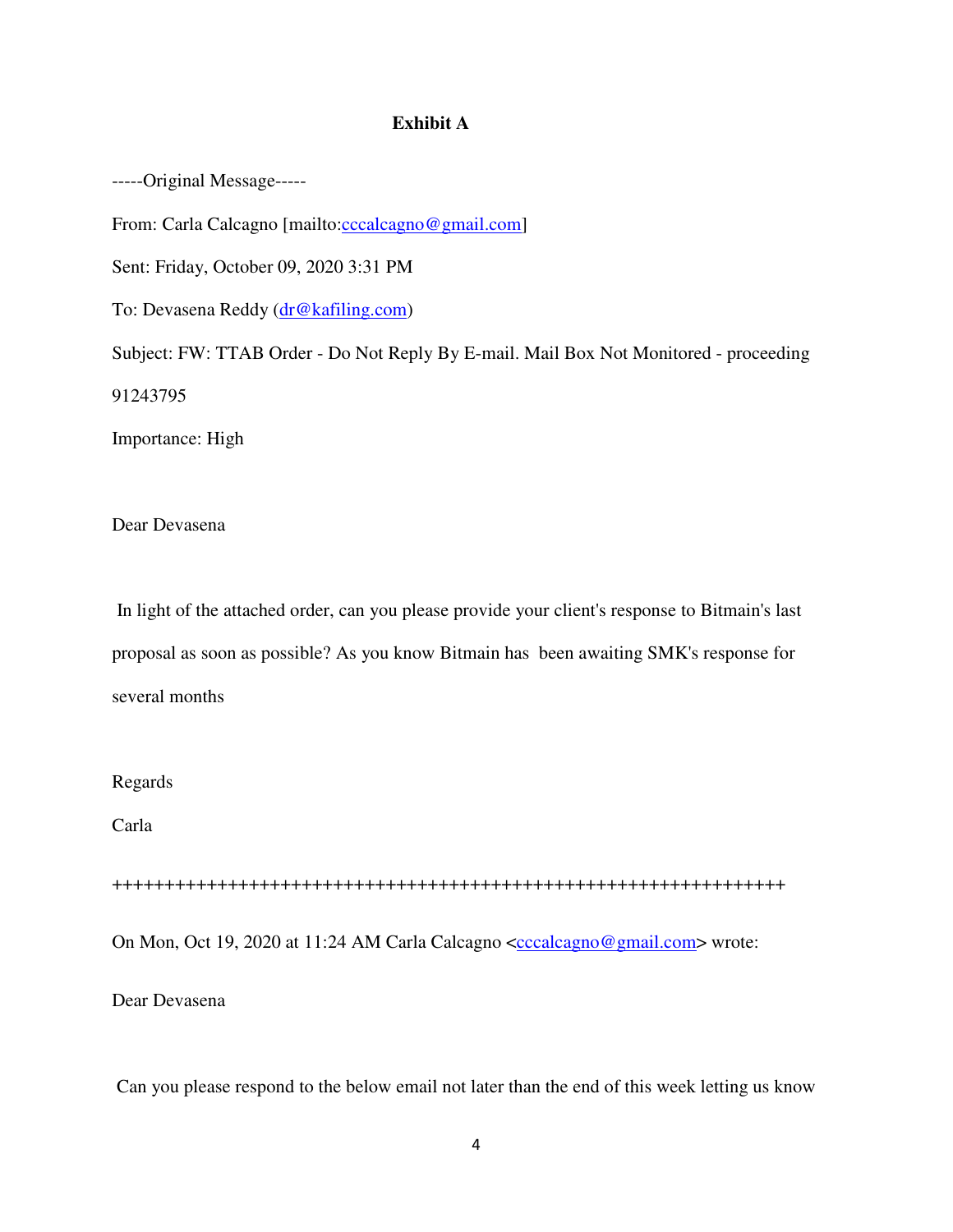SMK's substantive response to Bitmain's proposal ? The Board is requesting us to move this matter to a close, if it is to be settled.

Please call me if you would like to discuss over the phone. I may be reached at 703 386 6500

#### Regards

Carla

**++++++++++++++++++++++++++++++++++++++++++++++++++++++++++++++++++++** 

On Mon, Oct 19, 2020 at 3:06 PM Devasena Reddy <dr@kafiling.com> wrote:

Carla,

I have repeatedly communicated with the client's representative for instructions. I am going to attempt one final time toda , but do not expect a response from clients rep no later than tomorrow.

-Devasena

650 796 5427

**++++++++++++++++++++++++++++++++++++++++++++++++++++++++++++++++++++** 

From: Devasena Reddy [mailto:dr@kafiling.com]

**Sent:** Tuesday, October 20, 2020 10:24 AM

**To:** Carla Calcagno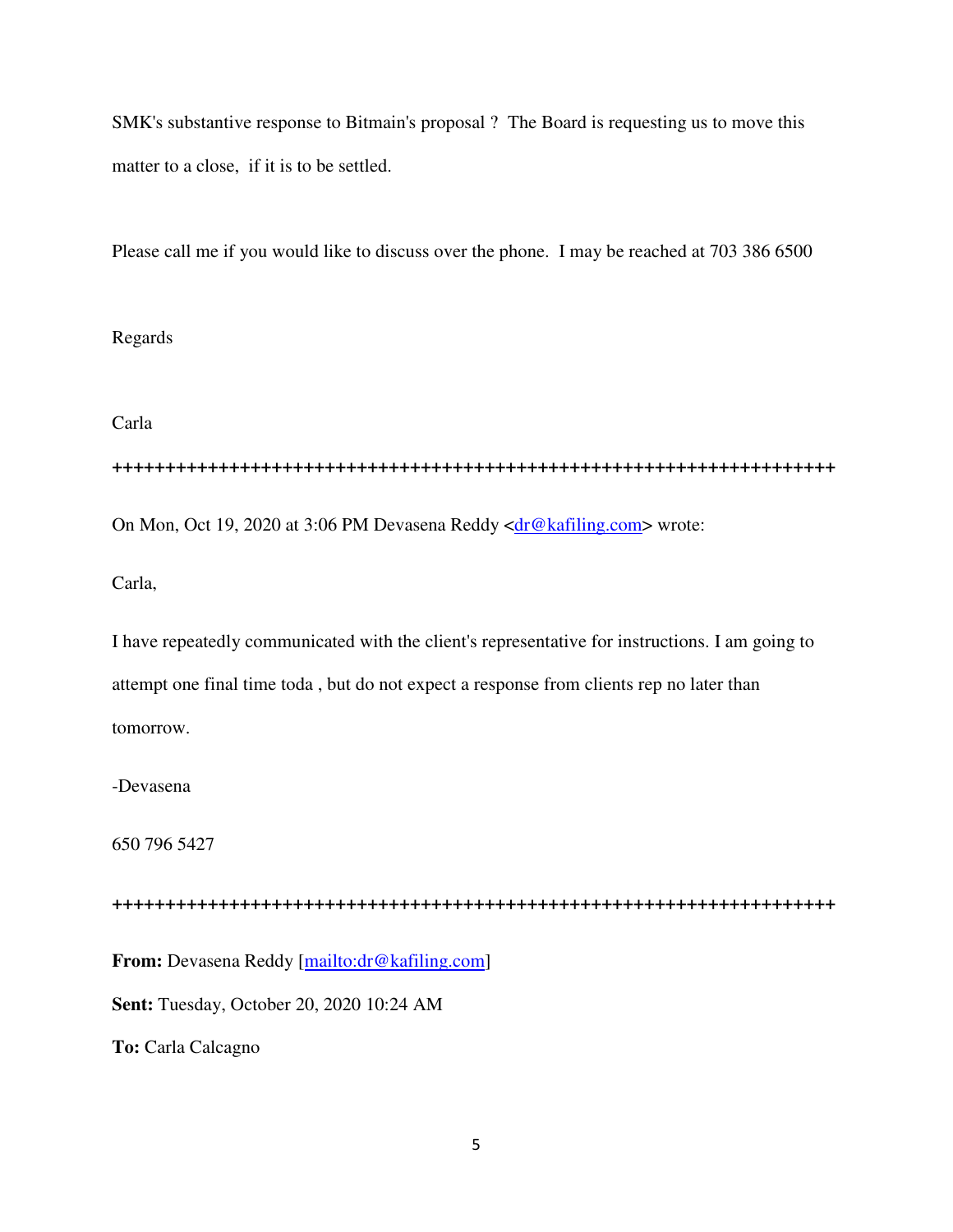**Subject:** Re: TTAB Order - Do Not Reply By E-mail. Mail Box Not Monitored - proceeding 91243795

#### Dear Carla,

 The Client agrees to most points except the few minor changes to point 5. If that is acceptable please send the final clean draft from your end so that we can get that executed within a maximum of 3 days from the client.

#### Devasena

#### ++++++++++++++++++++++++++++++++++++++++++++++++++++++++++++++++++++

 Following receipt of the above last email, on October 22, 2020 Bitmain called SMK's counsel for clarification as the changes proposed by SMK were not clear. Specifically, there was no "point 5" in the Agreement or in any comments thereto. As SMK's counsel could not answer Bitmain's questions, on that phone call, SMK's counsel agreed to contact her client and to send a clarified marked up draft of the SMK proposal. Instead, on October 23, 2020 SMK's counsel sent Bitmain's counsel an email requesting that Bitmain send SMK another copy of the final draft Bitmain would accept for SMK's approval and signing.

Bitmain has sent this final agreement in redline and clean copy for signing today. Together with this Agreement, Bitmain sent two emails requesting approval and/or a telephone conference within one week as set forth below:

**From:** Carla Calcagno [mailto:cccalcagno@gmail.com] Sent: Monday, November 02, 2020 2:31 PM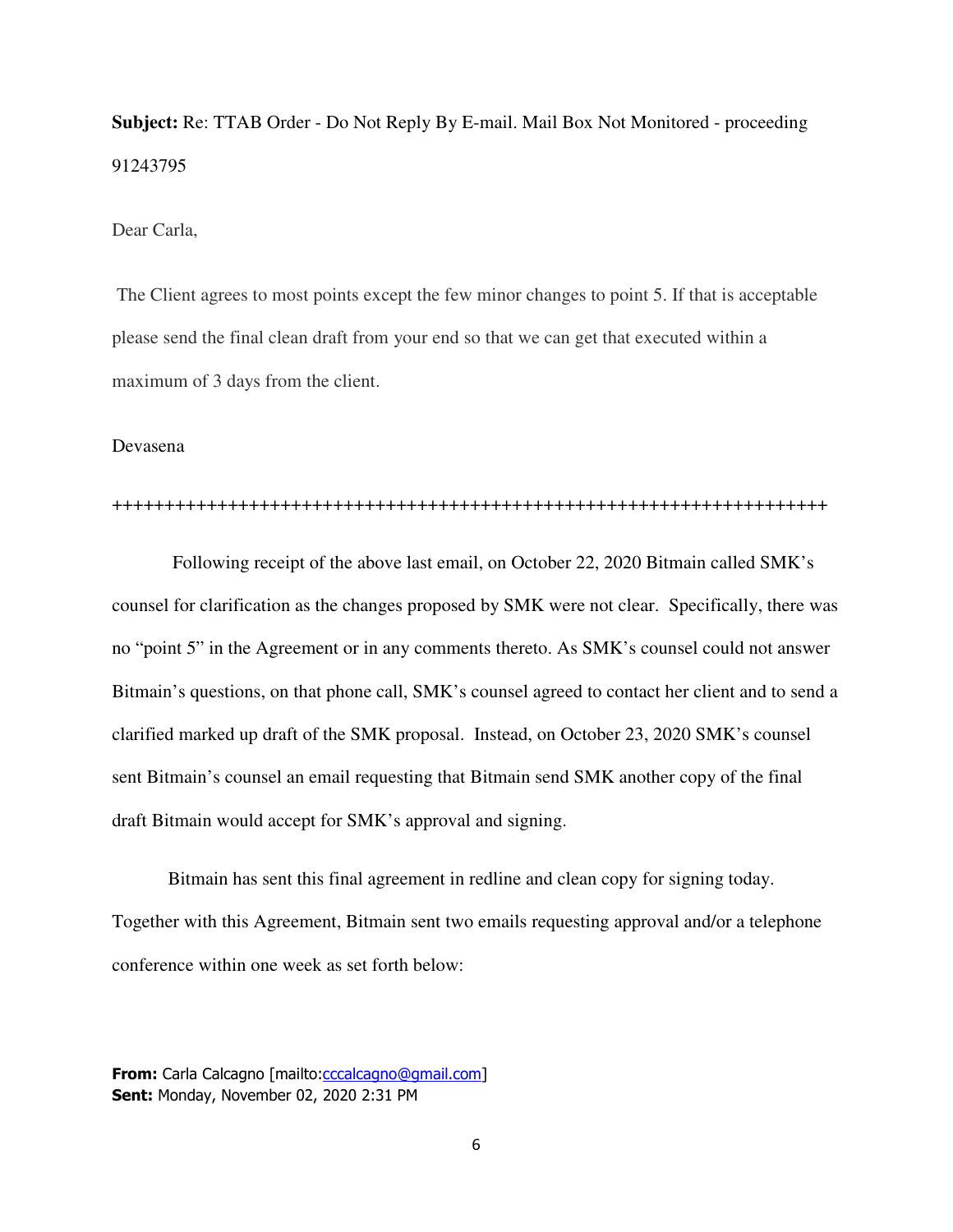To: 'Devasena Reddy' Subject: RE: TTAB Order - Do Not Reply By E-mail. Mail Box Not Monitored - proceeding 91243795

FRE 408 Settlement Agreement

Dear Devasena

Again as requested is the copy of the Agreement as proposed by Bitmain in redline and clean form for signing. In light of the Boards order please provide your substantive response by the end of the week. Again paragraph 5 was drafted by your client. Please look at the document I also sent you on July 17 which contains your client's initial proposal. In this draft I simply changed paragraph 5 into two sentences if that helps to clarify it.

If you have any further changes please contact me by phone.

Please confirm receipt.

With kindest regards

Carla

++++++++++++++++++++++++++++++++++++++++++++++++++++++++++++++++++++++++++++++++

On Mon, Nov 2, 2020 at 11:32 AM Carla Calcagno <cccalcagno@gmail.com> wrote:

FRe 408 Settlement Communication

Dear Devasena

Here is the clean copy of the Agreement for signing

With kindest regards

Carla

+++++++++++++++++++++++++++++++++++++++++++++++++++++++++++++++++++++++++++++++++++

Today, SMK's TTAB counsel has confirmed receipt of the foregoing and forwarding of the clean copy to her instructing attorney and client. It is hoped that this matter will be resolved shortly in accordance therewith..